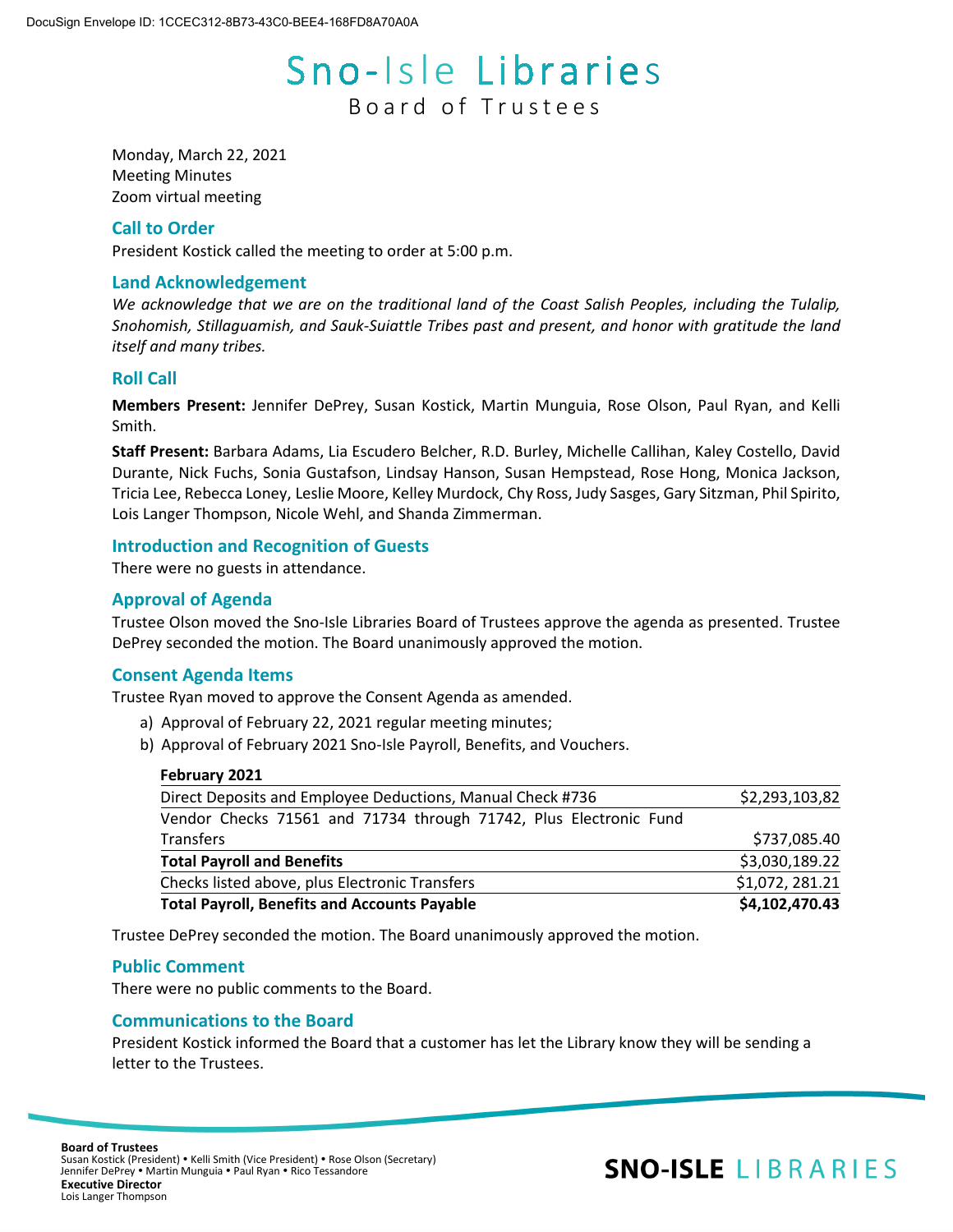March 22, 2021 2 Meeting Minutes

#### **New Business**

Director of Administrative Services Gary Sitzman provided an overview of the following:

#### Lake Stevens temporary library appropriation

The Lake Stevens Library will move to a temporary location in the former Lake Stevens police station building. Staff recommended funding for the move be sourced from 2020's carry-over funds.

Trustee Ryan moved that the Sno-Isle Libraries Board of Trustees appropriate \$250,000 in 2021 to be sourced from the 2020 carry-over funds for the purpose of funding tenant improvements and relocation expense of the Lake Stevens Library. Trustee DePrey seconded the motion. The Board unanimously approved the motion.

#### Reserve fund recommendation

At the recommendation of staff, and in accordance with the [Unreserved and Reserved Fund Policy,](https://www.sno-isle.org/policies-and-guidelines/unreserved-and-reserved-fund-policy/)  Trustee Smith moved the Board of Trustees approve the allocation of the \$6.5MM undesignated reserve amount to reserve accounts established by policy:

- 1. \$600,000 to Vacation & Sick Leave Liability Reserve.
- 2. \$150,000 to the Self-insurance Reserve.
- 3. \$5,750,000 to the Building Reserve.

Trustee Munguia seconded the motion. The Board unanimously approved the motion.

#### Arlington Library proposal

Director of Administrative Services Gary Sitzman highlighted the draft agreement between the City of Arlington and the Sno-Isle Intercounty Rural Library District for transfer of the Arlington Library building, located in the packet.

Sno-Isle Libraries and the City of Arlington are working towards an agreement to facilitate building improvements for the Arlington Library. The agreement may take the form of a building ownership transfer to Sno-Isle Libraries. A transfer of the Arlington Library building to Sno-Isle Libraries would require action from the Board.

#### Resolution 20-01 – Decrease to the Imprest Change Fund

In 2019, the Library implemented a Pay for Print and Copier project that resulted in the installation of 33 new multi-function printers and pay stations at all of our community libraries. The new pay stations make the old change machines unnecessary, and the Library is in the process of removing them from service.

With the removal of the existing change machines, the need for coinage in the Imprest change machine fund is dramatically reduced.

Trustee DePrey moved the Sno-Isle Libraries Board of Trustees approve Resolution 21-01 – A Resolution Adopting a Decrease to the Imprest Change Fund. Trustee Ryan seconded the motion. The Board unanimously approved the motion.

## **Unfinished Business**

There was no unfinished business.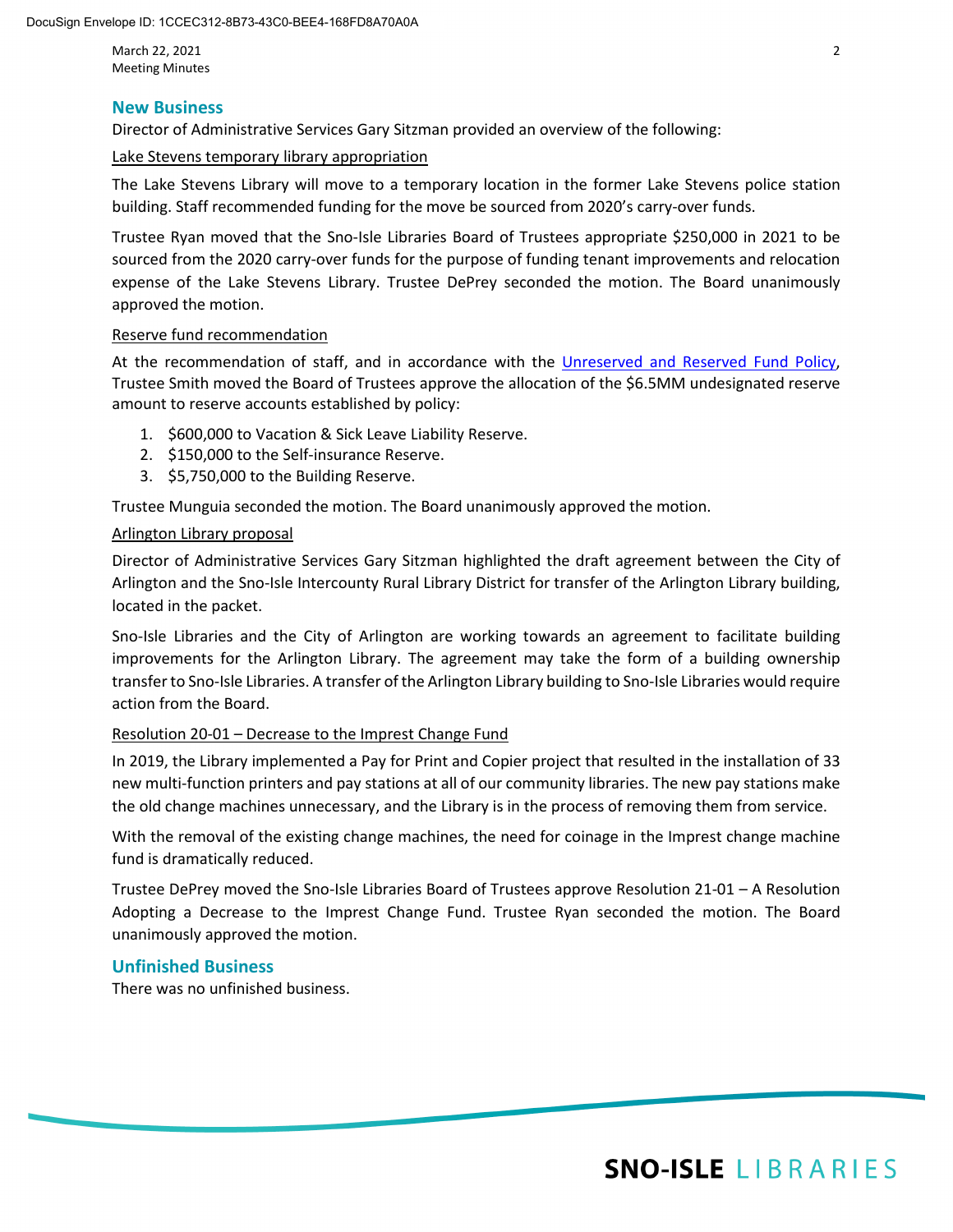March 22, 2021 3 Meeting Minutes

## **Executive Director's Report**

#### **Executive Director's report**

Executive Director Thompson highlighted the following information from the Executive Director's report:

#### Addendum to janitorial contract

Sno-Isle Libraries' custodial annual contract is estimated at \$576,000. The additional scope of work will add an additional \$149,000 to the annual contract. The change in scope is greater than 10% and was not included in the 2021 budget. Staff anticipates being able to manage the additional cost within the overall 2021 budget appropriation. Staff believe this expenditure is necessary to protect the health and wellbeing of Sno-Isle Libraries' staff and customers as the library buildings reopen.

#### In-building library services

The Re-entry Team continues to monitor changes from the Governor's Office. The Governor announced that Washington will enter Phase 3 of its recovery plan effective March 22, which allows an increase of indoor capacity to 50 percent.

- Our official, state-required COVID-19 Recovery Plan and the Stage 2 Limited In-Building Services with Social Distancing documents are updated regularly and are available on the intranet.
- Face coverings are required for all in-person services in all industries, which includes libraries.
- With the exception of the Arlington, Clinton, Mill Creek, Lake Stevens, and Mountlake Terrace, all libraries are open for limited service.
- Customer feedback on the reopening of library buildings continues to be positive.

#### Dr. Seuss

Dr. Seuss Enterprises has made the decision to stop printing six of Dr. Seuss' old books due to racist imagery. Sno-Isle Libraries has decided to continue circulating the six books under the direction of the Libraries[' Collection Development Policy.](https://www.sno-isle.org/policies-and-guidelines/collection-development-policy/)

Sno-Isle Libraries acknowledges that historical works often contain stereotypes and depictions that are not acceptable by contemporary standards. The [Intellectual Freedom charge](http://www.ala.org/tools/challengesupport/selectionpolicytoolkit/intellectualfreedom) includes the maintenance of a collection that encompasses the scope of literary history, including its difficult passages.

The presence of books, videos and other resources in the Sno-Isle Libraries collection does not indicate endorsement of their contents by the Library.

#### Digital security

IT staff have identified, and are implementing, one action that places Sno-Isle Libraries on appropriate security level for the organization.

#### Collection spending

Staff is working to manage monthly collection spending within the unevenness of publishing dates.

#### **Library presentation**

#### Brier Library

Brier Library Manager Kelley Murdock shared information on the City of Brier, its residents, and the connection the Brier Library has fostered with its customers, to meet their needs.

## **SNO-ISLE LIBRARIES**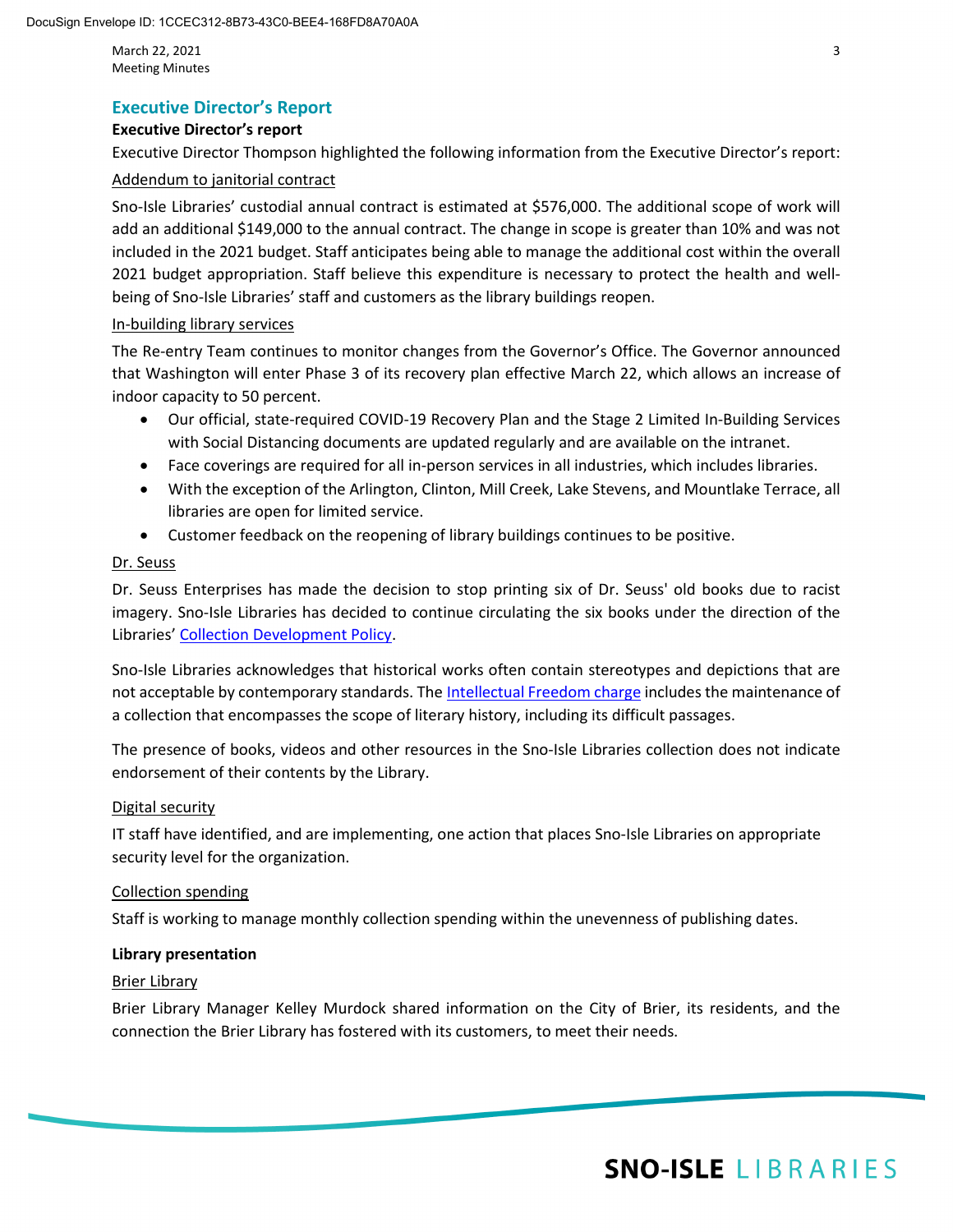March 22, 2021 4 Meeting Minutes

#### **Financial update**

Director of Administrative Services Gary Sitzman highlighted the following from the Administrative Services financial update report:

- The Lake Stevens Library move.
- February property tax revenues were lower than expected.
- In February, additional revenues consisted of a Premera Rx refund (\$43,093) and an Economic Alliance Snohomish County Cares Fund reimbursement (\$25,000).
- Expenditures from salaries and benefits continue to be below budget predictions due to staff vacancies incurred in 2020.
- To date, the Library is approximately \$2 million favorable in actual versus budgeted expenditures.

## **New Business**

There was no new business.

## **President, Trustee Committees, and Foundation Representative Reports**

#### **President's Report**

#### President's report/Executive Committee

President Kostick noted the following Executive Committee work:

- The decision to start the monthly board meetings with a land acknowledgment.
- The continued discussions on the annual Executive Director evaluation.
- An updated meeting schedule for 2021 as well as a proposed meeting schedule for 2022.
- The proposal of a Committee of the Whole meeting for preliminary budget discussions prior to the October and November public budget hearings.
- An update on the winners of the 2020 Trustees Award.

#### **Board Development/Administration Committee**

Trustee Ryan informed the Board of the Board Development/Administration Committee's work on the Board's Code of Conduct.

The Board Development/Administration Committee has begun introductory conversations on the creation of an annual board assessment.

#### **Foundation Board Representative**

Trustee Olson reminded the Board of the upcoming Trudy Sundberg lecture on May 7, 2021. Enrique Cerna, a former senior correspondent with KCTS-TV will interview Dr. Mona Hanna-Attisha in a virtual inconversation presentation on Dr. Hanna-Attisha's book, *What the Eyes Don't See.*

#### **Announcements and Comments**

Trustee Ryan noted a recent visit to the Monroe Library and expressed admiration in the work staff has done to reopen the library buildings.

Trustee DePrey shared a story of a recent opportunity to share information on Sno-Isle Libraries with new Oak Harbor community members.

#### **Executive Session**

There was no executive session.

#### **Adjournment**

Trustee Munguia moved the Sno-Isle Libraries Board of Trustees adjourn the meeting at 6:31 p.m. Trustee Olson seconded the motion. The Board unanimously approved the motion.